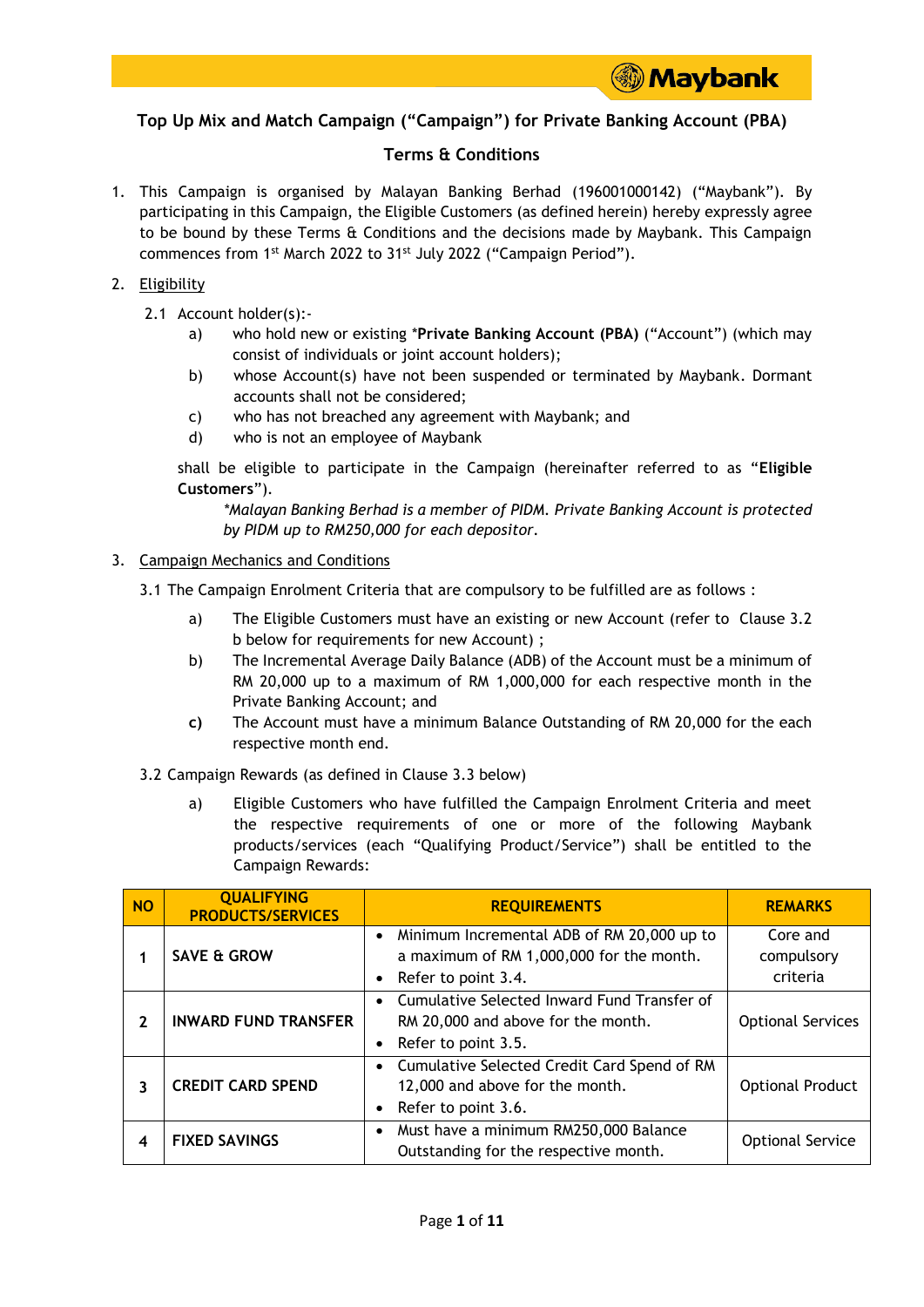| [Only 2 withdrawals]    | Customers are only allowed a maximum of 2 |  |
|-------------------------|-------------------------------------------|--|
| ("Withdrawals") allowed | 'Withdrawals' per month for the Private   |  |
| per month]              | Banking account.                          |  |
|                         | Refer to point 3.7.                       |  |

b) Eligible Customers who have fulfilled the New Account Opening With On-Boarding of Premier Service(as defined below) and its requirements shall be entitled to the Campaign Reward.

| <b>NO</b> | <b>QUALIFYING</b><br><b>PRODUCTS/SERVICES</b>                               | <b>REQUIREMENTS</b>                                                                                                                                                                                                                                                                              |
|-----------|-----------------------------------------------------------------------------|--------------------------------------------------------------------------------------------------------------------------------------------------------------------------------------------------------------------------------------------------------------------------------------------------|
|           | <b>NEW ACCOUNT OPENING</b><br>WITH ON-BOARDING OF<br><b>PREMIER SERVICE</b> | • Customers who open a new Private Banking<br>Account.<br>Must have minimum Incremental ADB of RM 20,000<br>$\bullet$<br>for the month.<br>• Must have a minimum balance outstanding of RM<br>20,000 each respective month end.<br>Must be on-boarded to Premier Service.<br>Refer to point 3.8. |

**Maybank** 

- c) Incremental ADB in the Account refers to the difference in the ADB during the Campaign Period as compared to the ADB in the Account for the month of February 2022 ("Baseline").
- d) Definition of "Baseline" shall be termed as below :

| <b>NO</b> | <b>ACCOUNT TYPE</b>     | <b>BASELINE (RM)</b>                                    |
|-----------|-------------------------|---------------------------------------------------------|
|           | New Account             | Baseline shall be RM 0                                  |
|           | <b>Existing Account</b> | Baseline shall be ADB for the month of<br>February 2022 |

e) ADB is calculated based on calendar month. It is calculated based on the total sum of end day balance and divided by number of days in the month. Definition of ADB shall be termed as below :

| <b>NO</b>     | <b>CUSTOMER TYPE</b>     | <b>DETAILS</b>                                                                                                                                                                                                                                                                            |
|---------------|--------------------------|-------------------------------------------------------------------------------------------------------------------------------------------------------------------------------------------------------------------------------------------------------------------------------------------|
|               | New Customer             | For Account opened during the Campaign<br>Period, the ADB for the respective month in<br>which the Account was opened is determined by<br>computing the sum of every day-end balance<br>from the day opened to the last day of calendar<br>month divided by the same total number of days |
| $\mathcal{P}$ | <b>Existing Customer</b> | For Account opened before the Campaign<br>Period, the ADB in the Account for the<br>respective month is determined by computing<br>the sum of every day-end balance in the<br>Account in that month divided by the number of<br>days in that month                                        |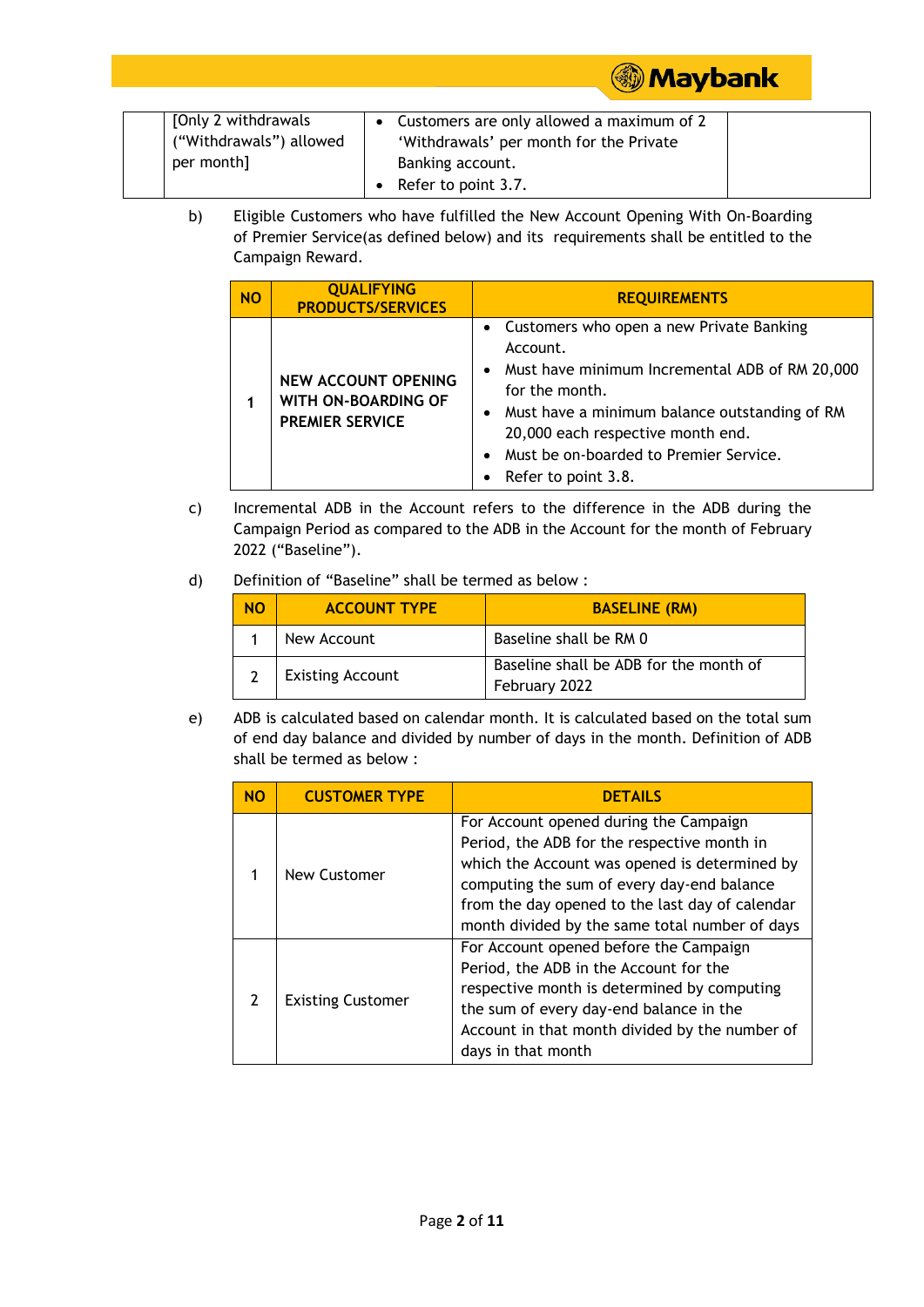- 3.3 Bonus Interest
	- a) For the purpose of this Campaign, the Bonus Interest is only applicable for Eligible Customers who specifically have met the Campaign Enrolment Criteria of save & grow and the respective requirement of one or more of the participating products/services as illustrated below.

**Maybank** 

- b) Maximum of Save & Grow + 2 qualifying products / services.
	- i. Save & Grow criteria
		- Bonus Interest of 0.15% p.a. up to 0.20% p.a.

| <b>PRIVATE BANKING ACCOUNT</b>  |                                          | <b>SAVE &amp; GROW</b>                    |                                     |  |
|---------------------------------|------------------------------------------|-------------------------------------------|-------------------------------------|--|
| <b>ADB Band (RM)</b>            | <sup>1</sup> Board Rate<br>$(% )$ $p.a.$ | <sup>2</sup> Booster Interest<br>(%) p.a. | <sup>3</sup> Total Rate<br>(%) p.a. |  |
| RM20,000 to RM50,000            | 0.20%                                    | 0.15%                                     | 0.35%                               |  |
| Up to RM100,000                 | 0.45%                                    | 0.15%                                     | 0.60%                               |  |
| Up to RM250,000                 | 0.50%                                    | 0.15%                                     | 0.65%                               |  |
| Up to RM500,000                 | 1.45%                                    | 0.20%                                     | 1.65%                               |  |
| Above RM500,000 to<br>RM1.0 mil | 1.55%                                    | 0.20%                                     | 1.75%                               |  |

Board Rate Effective 13.05.2022

- ii. Save & Grow + 1 Qualifying Products/Services
	- Bonus Interest of 0.20% p.a. up to 0.25% p.a.

| <b>PRIVATE BANKING ACCOUNT</b>  |                                     | SAVE & GROW + 1 PROD/SVCS                 |                                     |
|---------------------------------|-------------------------------------|-------------------------------------------|-------------------------------------|
| <b>ADB Band (RM)</b>            | <sup>1</sup> Board Rate<br>(%) p.a. | <sup>2</sup> Booster Interest<br>(%) p.a. | <sup>3</sup> Total Rate<br>(%) p.a. |
| RM20,000 to RM50,000            | 0.20%                               | 0.20%                                     | 0.40%                               |
| Up to RM100,000                 | 0.45%                               | 0.20%                                     | 0.65%                               |
| Up to RM250,000                 | 0.50%                               | 0.20%                                     | 0.70%                               |
| Up to RM500,000                 | 1.45%                               | 0.25%                                     | 1.70%                               |
| Above RM500,000 to<br>RM1.0 mil | 1.55%                               | 0.25%                                     | 1.80%                               |

Board Rate Effective 13.05.2022

- iii. Save & Grow + 2 Qualifying Products/Services
	- Bonus Interest of 0.25% p.a. up to  $0.35\%$  p.a.

| <b>PRIVATE BANKING ACCOUNT</b>  |                                          | SAVE & GROW + 2 PROD/SVCS                 |                                     |
|---------------------------------|------------------------------------------|-------------------------------------------|-------------------------------------|
| <b>ADB Band (RM)</b>            | <sup>1</sup> Board Rate<br>$(% )$ $p.a.$ | <sup>2</sup> Booster Interest<br>(%) p.a. | <sup>3</sup> Total Rate<br>(%) p.a. |
| RM20,000 to RM50,000            | 0.20%                                    | 0.25%                                     | 0.45%                               |
| Up to RM100,000                 | 0.45%                                    | 0.25%                                     | 0.70%                               |
| Up to RM250,000                 | 0.50%                                    | 0.25%                                     | 0.75%                               |
| Up to RM500,000                 | 1.45%                                    | 0.35%                                     | 1.80%                               |
| Above RM500,000 to<br>RM1.0 mil | 1.55%                                    | 0.35%                                     | 1.90%                               |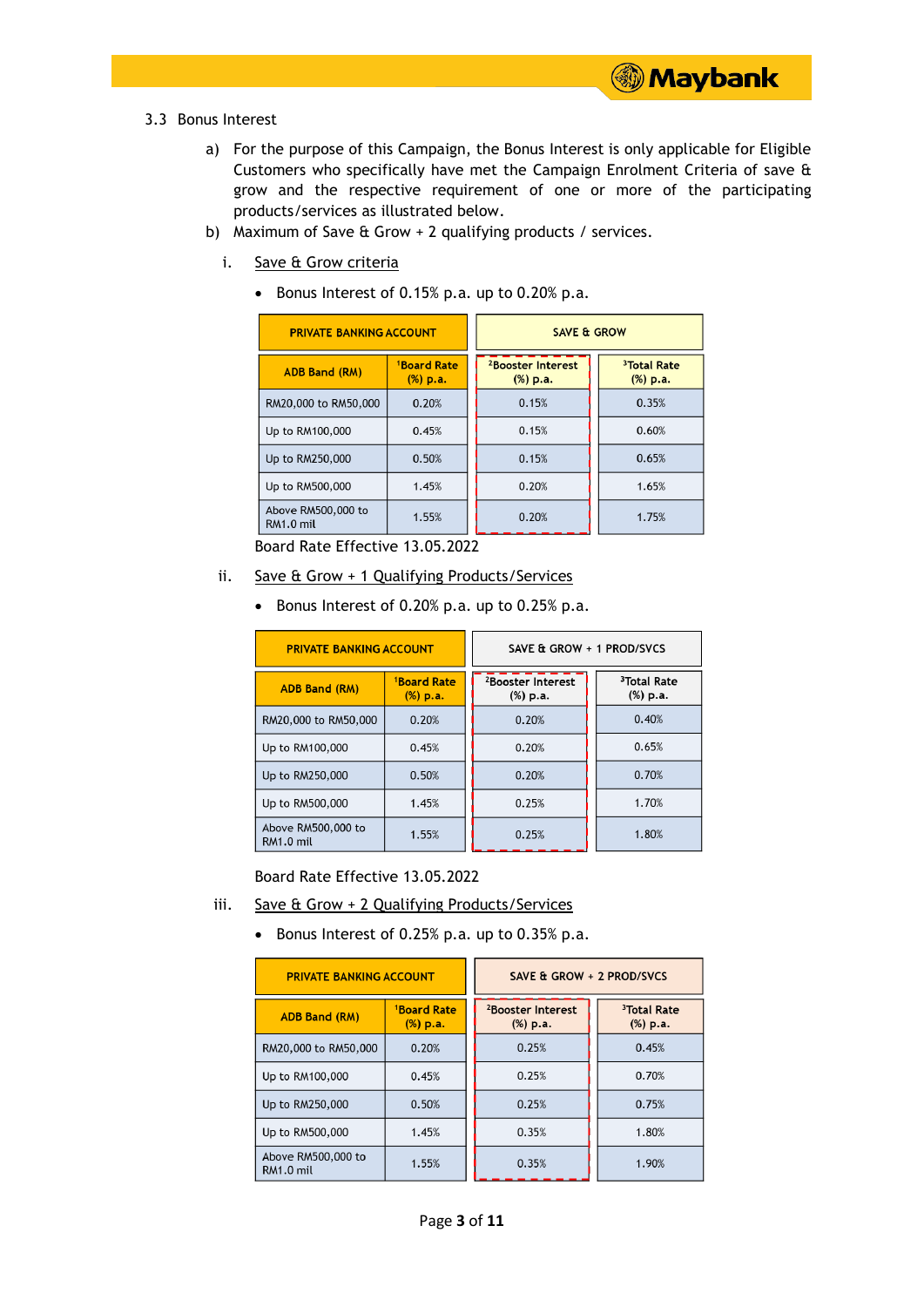#### Board Rate Effective 13.05.2022

- iv. New Account Opening With On-Boarding of Premier Service
	- Bonus Interest of 0.25% p.a. up to  $0.35%$  p.a.

| <b>PRIVATE BANKING ACCOUNT</b>         |                                        | SAVE & GROW + NEW PREMIER                      |                                     |  |  |
|----------------------------------------|----------------------------------------|------------------------------------------------|-------------------------------------|--|--|
| <b>ADB Band (RM)</b>                   | <sup>1</sup> Board Rate<br>$(\%)$ p.a. | <sup>2</sup> Booster Interest<br>$(% )$ $p.a.$ | <sup>3</sup> Total Rate<br>(%) p.a. |  |  |
| RM20,000 to RM50,000                   | 0.20%                                  | 0.25%                                          | 0.45%                               |  |  |
| Up to RM100,000                        | 0.45%                                  | 0.25%                                          | 0.70%                               |  |  |
| Up to RM250,000                        | 0.50%                                  | 0.25%                                          | 0.75%                               |  |  |
| Up to RM500,000                        | 1.45%                                  | 0.35%                                          | 1.80%                               |  |  |
| Above RM500,000 to<br><b>RM1.0 mil</b> | 1.55%                                  | 0.35%                                          | 1.90%                               |  |  |

Board Rate Effective 13.05.2022

### Notes

 $^{1}$ Board Rate is calculated based on the Account's Outstanding Balance.

 $^{2}$ The Bonus Interest is calculated based on the Save & Grow, Incremental ADB and the number of qualifying products/services. Save & Grow is a compulsory criteria.

 $^3$ The Total Rate is dependent on the interest earned from Board Rate + Bonus Interest.

\* The Board Rate and / or Bonus Interest may be revised accordingly to reflect the changes of the Overnight Policy Rate (OPR) set by Bank Negara Malaysia or non OPR related.

c) Bonus Interest Calculation Formula shall be termed as below :

Incremental ADB x Bonus Interest Rate x No. of Participating Days /  $\land$  No of Days in a Year

 $\textdegree$ Leap year = 366 days, Non-leap year = 365 days

- d) Bonus Interest will be credited to the Account within 30 business days of the following month or on such other date (within 90 business days) as determined by Maybank. In the event that the Account is closed before the Bonus Interest is credited, no Bonus Interest shall be paid to the Eligible Customer.
- 3.4 Save & Grow (Core and Compulsory criteria)
	- a) To be eligible for "Save & Grow", the Eligible Customer must meet the following requirements :
		- i. Minimum Incremental ADB of RM 20,000 up to a maximum of RM 1,000,000 for the respective month; and
		- ii. Minimum Balance Outstanding of RM 20,000 for the each respective month end.
- 3.5 Inward Fund Transfer (Optional Services)
	- a) To be eligible for the **"**Inward Fund Transfer", the Eligible Customer must meet the following requirements :
		- i. Cumulative Inward Fund Transfer of RM 20,000 and above for the month. For this Campaign, Inward Fund Transfer to the Private Banking Account shall be termed as Inward Telegraphic Transfer (TT), Inward Interbank GIRO (IBG),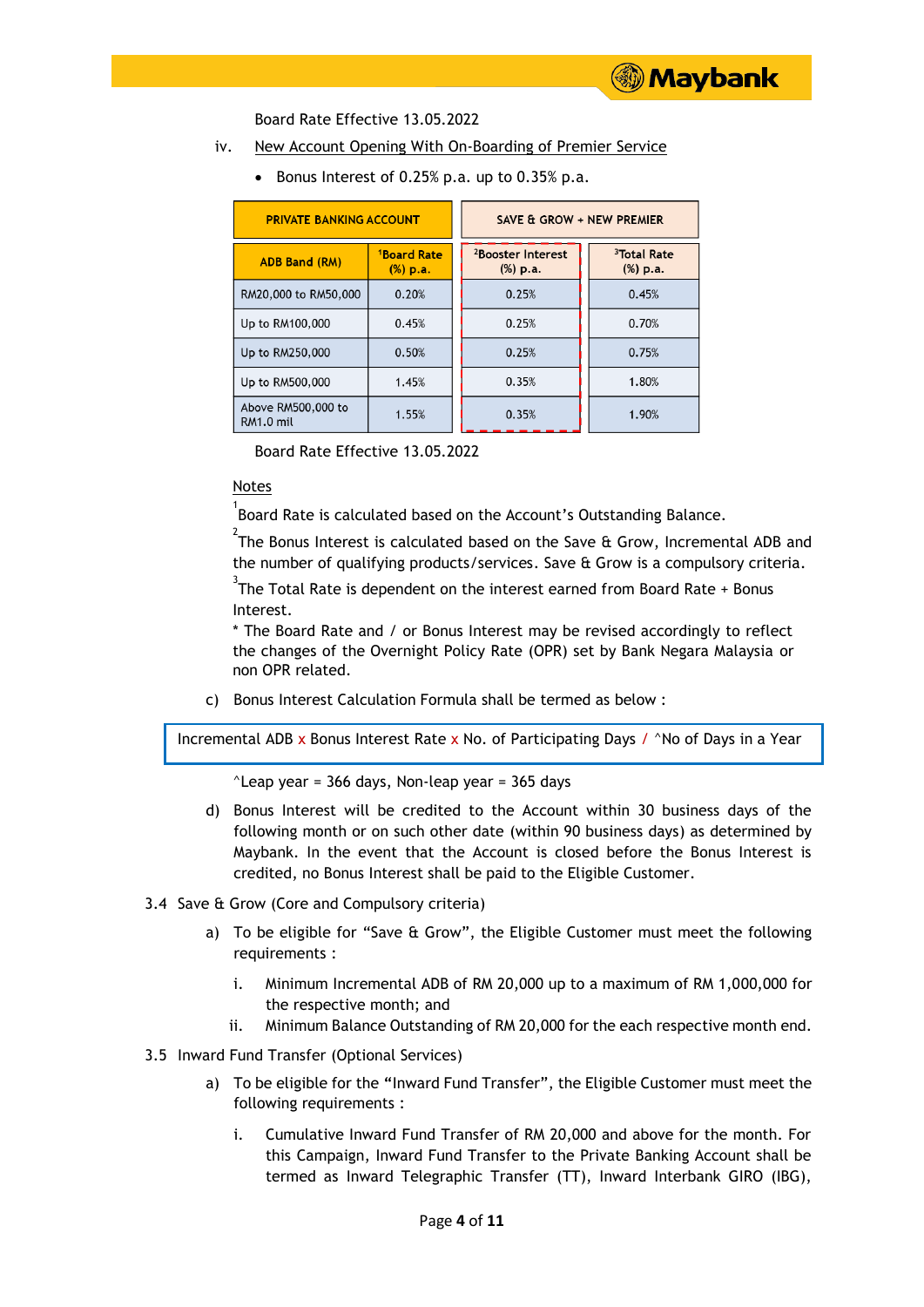

Inward Real Time Electronic Transfer of Funds and Securities (RENTAS) and Inward Instant Interbank Fund Transfer (IBFT); and

- ii. Must be paired with "Save & Grow", Core and Compulsory criteria.
- 3.6 Credit Card Spend (Optional Product)
	- a) To be eligible for the "Credit Card Spend", the Eligible Customer must meet the following requirements :
		- i. The card products participating in this Campaign and the credit card spend are as per the product table below issued in Malaysia ("Participating Card Products"). The Participating Card Products are subject to change with twenty-one (21) days prior notice;

|           | <b>PARTICIPATING CARD PRODUCTS</b>    |           | <b>CREDIT CARD SPEND (RM)</b>      |
|-----------|---------------------------------------|-----------|------------------------------------|
| $\bullet$ | American Express The Platinum Card®   |           | • Cumulative credit cards spend of |
| $\bullet$ | Maybank 2 Cards Premier Reserve       |           | RM 12,000 and above on retail      |
|           | American Express®                     |           | transactions per calendar month.   |
|           | All Maybank World Mastercard® Cards   | $\bullet$ | Applicable only to retail          |
|           | All Maybank Visa Infinite Cards       |           | transaction with posting date      |
|           | Maybank 2 Cards Premier Visa Infinite |           | within the calendar month using    |
|           |                                       |           | the credit card where the account  |
|           |                                       |           | holder is the principal holder.    |

- ii. Must be paired with "Save & Grow", Core and Compulsory criteria;
- iii. The Eligible Customers must have a valid and active Participating Card Products and continue to be enrolled in the Campaign at the month end for the Bonus Interest computation. Cancelled Maybank Participating Card Products before the Bonus Interest computation shall not be considered;
- iv. For the purpose of this Campaign, "retail transactions" means the purchase of any good or services (local and overseas) usingof the Participating Card Products and may, at Maybank's discretion, include any Maybank Credit Card transactions as may be determined by Maybank except for transactions that include but are not limited to :
	- Balance Transfer
	- Auto Debit and Recurring Payments
	- Payment of utilities, direct marketing, insurance premium, government related payment or payments via Maybank2u.com
	- Cash Advance / Cash Withdrawal, quasi cash, casino transactions, payment to charity(ies), Goods & Services Tax and any other form of service / miscellaneous fees
	- Cash Treats and EzyCash
- v. The equivalent amount in MYR will be used if the spending is in a foreign currency. Maybank has the discretion to apply the relevant exchange rates to derive the MYR equivalent:
- vi. For retail transactions made under any of Maybank's instalment payment plans Ezypay and Ezypay Plus (as determined by Maybank), only the monthly instalment amount is be considered when determining the minimum spend amount and not the full transaction amount charged under the plan;
- vii. Transactions using any other non-participating Maybank Credit Card will not be considered for this Campaign; and
- viii. Maybank will use the date which the transaction is posted to the Eligible Customer's card account to calculate the minimum spend amount. Maybank reserves the right to reject or exclude any transaction.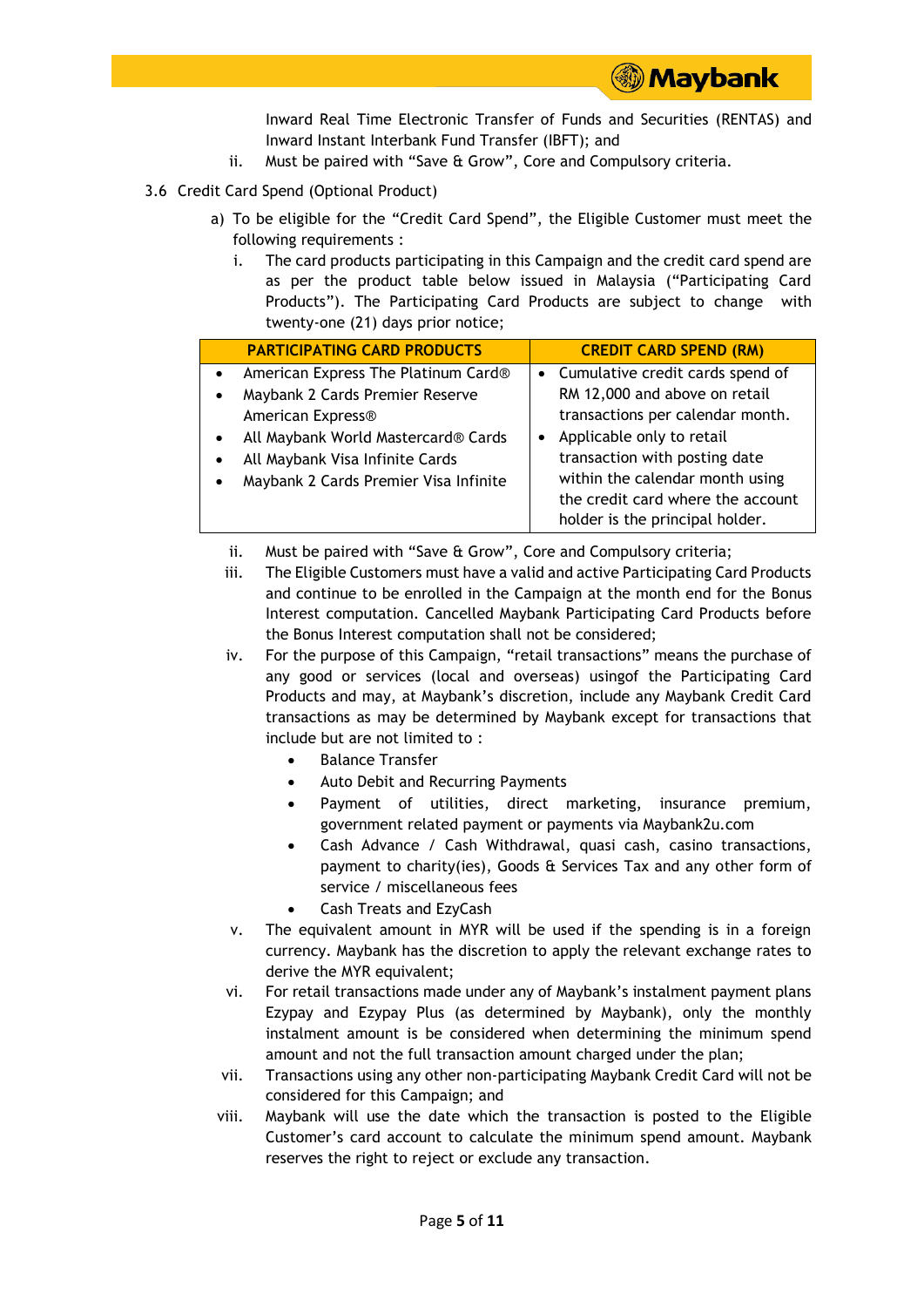- 3.7 Fixed Savings (Optional Service)
	- a) To be eligible for the **"**Fixed Savings", the Eligible Customer must meet the following requirements :
		- i. Must meet Save & Grow criteria on minimum of RM20,000 incremental growth

**③ Maybank** 

- ii. Must have a minimum Balance Outstanding of RM 250,000 for each respective month end.
- iii. A maximum of 2 Withdrawals from the Private Banking Account are allowed for each respective month.
- iv. For this Campaign, Withdrawals refers to cash Withdrawals via ATM, Cash Withdrawal via the Branches and Outward Telegraphic Transfers to other banks.
- 3.8 New Account Opening With On-Boarding of Premier Service
	- a) To be eligible for the **"**New Account Opening With On-Boarding of Premier Service", the Eligible Customer must meet the following requirements:
		- i. Only for Eligible Customers who open a new Account;
		- ii. The Eligible Customer must be on-boarded to 'Premier' service;
		- iii. Must be paired with "Save & Grow", Core and Compulsory criteria; and
		- iv. This is only available for the respective month of the new account opening.
	- b) The following are the requirements for 'Premier' customers :
		- i. Any combination or single product of deposits and investments between RM 250,000 to RM 3,000,000; **OR**
		- ii. Any combination or single product of financing, deposits and investments between RM 1,000,000 to RM 4,000,000.
- 4. Other Conditions
	- 4.1 The "Save & Grow", incremental ADB and number of fulfilled requirements of one or more of the participating products/services shall determine the total accumulated Bonus Interest enjoyable by Eligible Customers; i.e. as per the following illustrations :

| <b>DATE</b>                                                                                                                                                                                                                                                                                                                    | <b>PARTICULARS</b>                            | <b>BONUS INTEREST</b>                        |                                   |  |  |
|--------------------------------------------------------------------------------------------------------------------------------------------------------------------------------------------------------------------------------------------------------------------------------------------------------------------------------|-----------------------------------------------|----------------------------------------------|-----------------------------------|--|--|
| Scenario 1 - Save & Grow                                                                                                                                                                                                                                                                                                       |                                               |                                              |                                   |  |  |
| Customer A is a new customer who opened a Private Banking Account (PBA) as at 1 April 2022. Customer<br>A only met the enrolment criteria and requirements for "Save & Grow".<br>Customer A did not meet Premier service requirement. Thus not entitled for New Account Opening With<br>On-Boarding of Premier Service Reward. |                                               |                                              |                                   |  |  |
|                                                                                                                                                                                                                                                                                                                                |                                               | • Customer have Save & Grow only             |                                   |  |  |
| 1 April 2022                                                                                                                                                                                                                                                                                                                   | • Customer A deposits<br>RM 100,000 into PBA. | <b>PRODUCTS / SERVICES</b>                   | <b>MET</b><br><b>REQUIREMENTS</b> |  |  |
|                                                                                                                                                                                                                                                                                                                                |                                               | Save & Grow                                  | <b>YES</b>                        |  |  |
|                                                                                                                                                                                                                                                                                                                                |                                               | <b>Inward Fund Transfer</b>                  | <b>NO</b>                         |  |  |
|                                                                                                                                                                                                                                                                                                                                |                                               | Credit Card Spend                            | NO.                               |  |  |
|                                                                                                                                                                                                                                                                                                                                |                                               | <b>Fixed Savings</b>                         | NO.                               |  |  |
| 20 April 2022                                                                                                                                                                                                                                                                                                                  | • Customer A deposits<br>RM 50,000 into PBA.  | <b>NEW ACCOUNT REWARD</b>                    | <b>MET</b><br><b>REQUIREMENTS</b> |  |  |
|                                                                                                                                                                                                                                                                                                                                |                                               | New Account & Service Tag                    | NO.                               |  |  |
|                                                                                                                                                                                                                                                                                                                                |                                               | • Average daily balance (ADB) for April 2022 |                                   |  |  |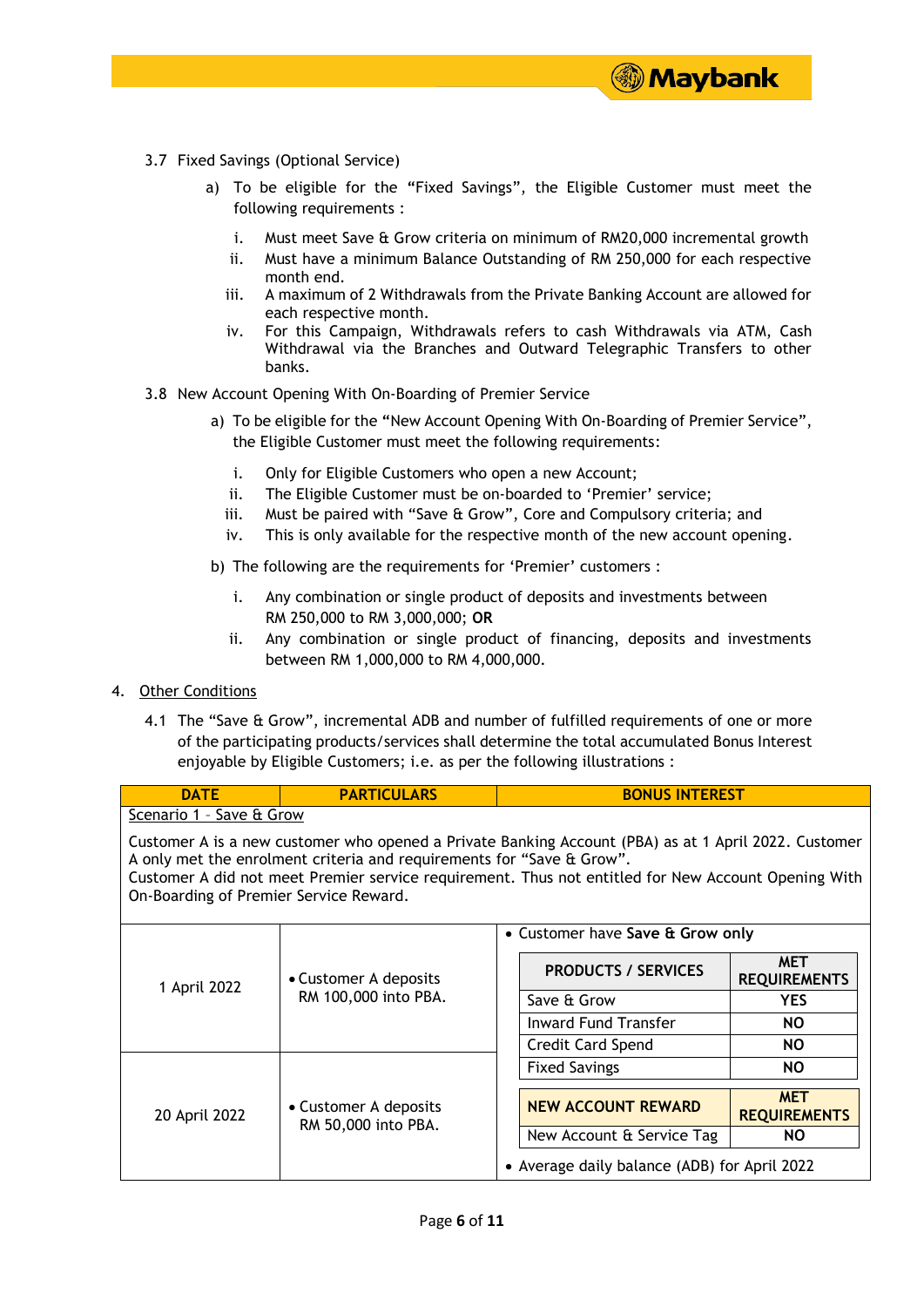| • Customer A deposits<br>30 April 2022<br>RM 20,000 into PBA.                                                                                                                                                                                                                                                                                                            |                                                                                                                                                                                                                                                                                                                                                                        | $=$ [((19days x RM100,000) + (10days x RM150,000)<br>$+$ (1day x RM170,000)) $\div$ 30 days]<br>$= RM 119,000$<br>$\bullet$ Baseline = RM 0<br>$\bullet$ Incremental ADB = RM 119,000 - RM 0<br>$= RM 119,000$<br>• Bonus Interest for April 2022<br>= RM 119,000 x 0.15%p.a x 30 ÷ 365<br>$= RM14.67$ |                                   |  |  |  |
|--------------------------------------------------------------------------------------------------------------------------------------------------------------------------------------------------------------------------------------------------------------------------------------------------------------------------------------------------------------------------|------------------------------------------------------------------------------------------------------------------------------------------------------------------------------------------------------------------------------------------------------------------------------------------------------------------------------------------------------------------------|--------------------------------------------------------------------------------------------------------------------------------------------------------------------------------------------------------------------------------------------------------------------------------------------------------|-----------------------------------|--|--|--|
|                                                                                                                                                                                                                                                                                                                                                                          | Scenario 2 - New Account Opening with On-Boarding of Premier Service                                                                                                                                                                                                                                                                                                   |                                                                                                                                                                                                                                                                                                        |                                   |  |  |  |
|                                                                                                                                                                                                                                                                                                                                                                          | Customer B is a new customer who opened a Private Banking Account (PBA) as at 10 April 2022. Customer<br>B met the enrolment criteria and requirements for "Save & Grow" and "Credit Card Spend".<br>Customer B met Premier service requirement. Thus entitled for New Account Opening With On-Boarding<br>of Premier Service Reward during the account opening month. |                                                                                                                                                                                                                                                                                                        |                                   |  |  |  |
|                                                                                                                                                                                                                                                                                                                                                                          | • Customer B deposits                                                                                                                                                                                                                                                                                                                                                  | • Customer have New Account Opening With On-<br><b>Boarding of Premier Service</b>                                                                                                                                                                                                                     |                                   |  |  |  |
| 10 April 2022                                                                                                                                                                                                                                                                                                                                                            | RM 250,000 into PBA.                                                                                                                                                                                                                                                                                                                                                   | <b>QUALIFYING PRODUCTS /</b><br><b>SERVICES</b>                                                                                                                                                                                                                                                        | <b>MET</b><br><b>REQUIREMENTS</b> |  |  |  |
|                                                                                                                                                                                                                                                                                                                                                                          |                                                                                                                                                                                                                                                                                                                                                                        | Save & Grow                                                                                                                                                                                                                                                                                            | <b>YES</b>                        |  |  |  |
|                                                                                                                                                                                                                                                                                                                                                                          | • Customer B spend<br>RM 20,000 on retail                                                                                                                                                                                                                                                                                                                              | <b>Inward Fund Transfer</b>                                                                                                                                                                                                                                                                            | <b>NO</b>                         |  |  |  |
|                                                                                                                                                                                                                                                                                                                                                                          | purchases at the shopping<br>mall using his Maybank                                                                                                                                                                                                                                                                                                                    | Credit Card Spend                                                                                                                                                                                                                                                                                      | <b>YES</b>                        |  |  |  |
| 15 April 2022                                                                                                                                                                                                                                                                                                                                                            |                                                                                                                                                                                                                                                                                                                                                                        | <b>Fixed Savings</b>                                                                                                                                                                                                                                                                                   | <b>NO</b>                         |  |  |  |
|                                                                                                                                                                                                                                                                                                                                                                          | Visa Infinite Credit Card.                                                                                                                                                                                                                                                                                                                                             | <b>NEW ACCOUNT REWARD</b>                                                                                                                                                                                                                                                                              | <b>MET</b><br><b>REQUIREMENTS</b> |  |  |  |
|                                                                                                                                                                                                                                                                                                                                                                          |                                                                                                                                                                                                                                                                                                                                                                        | New Account & Service Tag                                                                                                                                                                                                                                                                              | <b>YES</b>                        |  |  |  |
| • Customer B deposits<br>20 April 2022<br>RM 150,000 into PBA.                                                                                                                                                                                                                                                                                                           |                                                                                                                                                                                                                                                                                                                                                                        | • Average daily balance (ADB) for April 2022<br>$=$ [(10days x RM250,000) + (10days x RM400,000)<br>$+$ (1 day x RM 350,000) $\div$ 21 days]                                                                                                                                                           |                                   |  |  |  |
|                                                                                                                                                                                                                                                                                                                                                                          | • Customer B withdraws<br>RM 10,000 from PBA.                                                                                                                                                                                                                                                                                                                          | $=$ RM 326,190.48<br>$\bullet$ Baseline = RM 0                                                                                                                                                                                                                                                         |                                   |  |  |  |
|                                                                                                                                                                                                                                                                                                                                                                          | • Customer B withdraws<br>RM 20,000 from PBA.                                                                                                                                                                                                                                                                                                                          | $\bullet$ Incremental ADB = RM 326,190.48-RM 0<br>$=$ RM 326,190.48                                                                                                                                                                                                                                    |                                   |  |  |  |
| 30 April 2022                                                                                                                                                                                                                                                                                                                                                            | • Customer B withdraws                                                                                                                                                                                                                                                                                                                                                 | • Bonus Interest for April 2022                                                                                                                                                                                                                                                                        |                                   |  |  |  |
|                                                                                                                                                                                                                                                                                                                                                                          | RM 20,000 from PBA.<br>• Customer on-board for                                                                                                                                                                                                                                                                                                                         | = RM 326,190.48 x 0.35% p.a x 21 ÷ 365<br>$= RMS5.69$                                                                                                                                                                                                                                                  |                                   |  |  |  |
|                                                                                                                                                                                                                                                                                                                                                                          | Premier Service.                                                                                                                                                                                                                                                                                                                                                       |                                                                                                                                                                                                                                                                                                        |                                   |  |  |  |
|                                                                                                                                                                                                                                                                                                                                                                          | Scenario 3 - Save & Grow + 1 Qualifying Products/Services                                                                                                                                                                                                                                                                                                              |                                                                                                                                                                                                                                                                                                        |                                   |  |  |  |
| Customer C is an existing customer. He has RM 50,000 ADB and month end outstanding balance in Private<br>Banking Account (PBA) for the month of February 2022. Customer C met the enrolment criteria and<br>requirements for "Save & Grow" and "Inward Fund Transfer".<br>Customer C is not entitled for New Account Opening With On-Boarding of Premier Service Reward. |                                                                                                                                                                                                                                                                                                                                                                        |                                                                                                                                                                                                                                                                                                        |                                   |  |  |  |
|                                                                                                                                                                                                                                                                                                                                                                          |                                                                                                                                                                                                                                                                                                                                                                        | • Customer have Save & Grow + 1 Qualifying<br><b>Products/Services</b>                                                                                                                                                                                                                                 |                                   |  |  |  |
| 1 April 2022                                                                                                                                                                                                                                                                                                                                                             | • Customer C deposits<br>RM 500,000 into PBA.                                                                                                                                                                                                                                                                                                                          | <b>QUALIFYING PRODUCTS /</b><br><b>SERVICES</b>                                                                                                                                                                                                                                                        | <b>MET</b><br><b>REQUIREMENTS</b> |  |  |  |
|                                                                                                                                                                                                                                                                                                                                                                          | • Customer C used Inter                                                                                                                                                                                                                                                                                                                                                | Save & Grow                                                                                                                                                                                                                                                                                            | <b>YES</b>                        |  |  |  |
|                                                                                                                                                                                                                                                                                                                                                                          | Bank Giro Transfer (IBG)                                                                                                                                                                                                                                                                                                                                               | <b>Inward Fund Transfer</b>                                                                                                                                                                                                                                                                            | <b>YES</b>                        |  |  |  |
|                                                                                                                                                                                                                                                                                                                                                                          | of RM 50,000 inward                                                                                                                                                                                                                                                                                                                                                    | Credit Card Spend                                                                                                                                                                                                                                                                                      | <b>NO</b>                         |  |  |  |
| 22 April 2022                                                                                                                                                                                                                                                                                                                                                            | transfer to PBA.<br>• Current balance in PBA is<br>RM 550,000.                                                                                                                                                                                                                                                                                                         | <b>Fixed Savings</b>                                                                                                                                                                                                                                                                                   | <b>NO</b>                         |  |  |  |
|                                                                                                                                                                                                                                                                                                                                                                          |                                                                                                                                                                                                                                                                                                                                                                        |                                                                                                                                                                                                                                                                                                        |                                   |  |  |  |

**Maybank**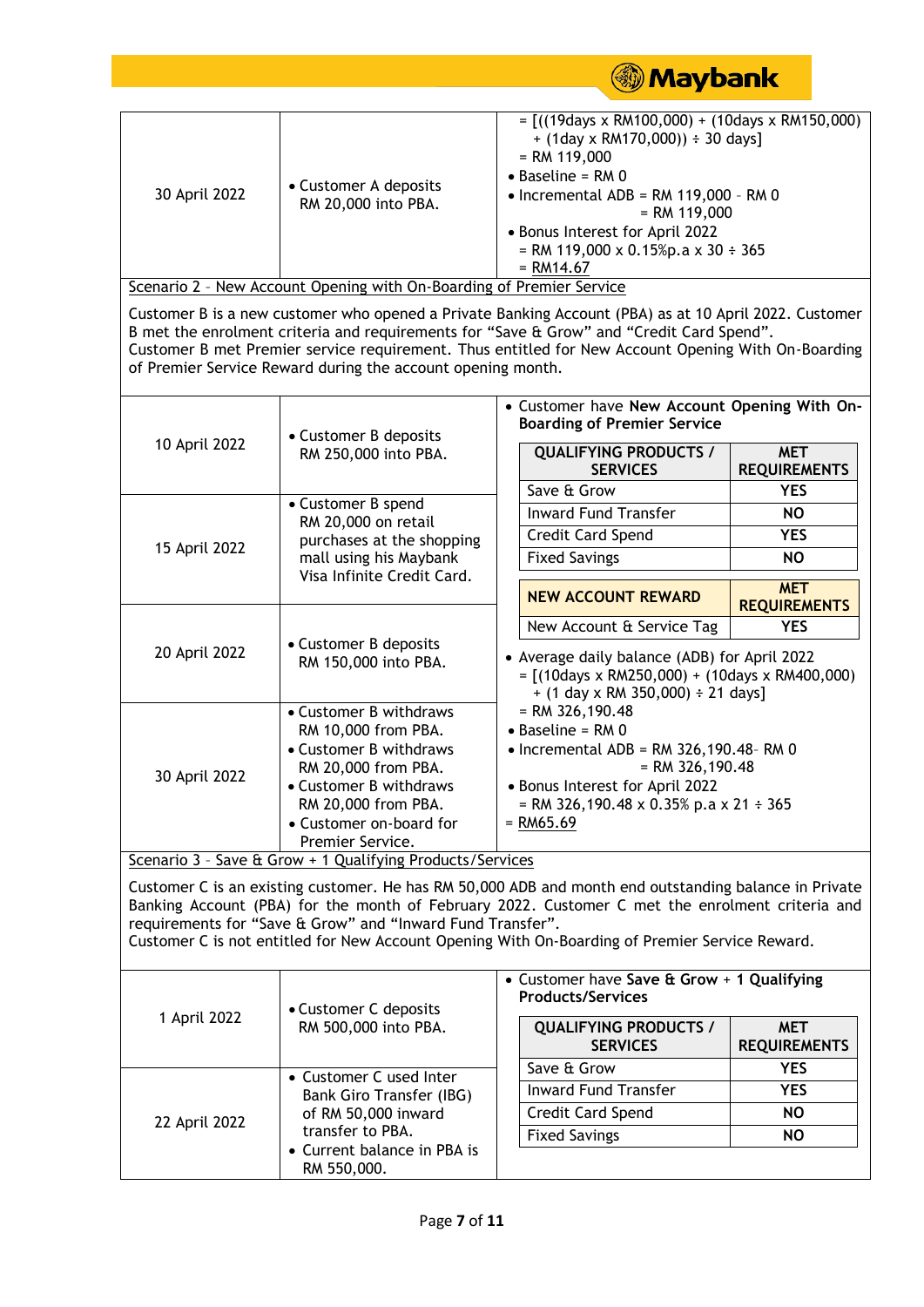

| 25 April 2022                                                                                                                                                                                                                                                                                                                                                                                                                                                         | • Customer C withdraws<br>RM 100,000 from PBA.<br>• Customer C withdraws                                                                                                                     |                                                                        | <b>NEW ACCOUNT REWARD</b>                                                                                                                                                                                                                                                              | <b>MET</b><br><b>REQUIREMENTS</b> |  |
|-----------------------------------------------------------------------------------------------------------------------------------------------------------------------------------------------------------------------------------------------------------------------------------------------------------------------------------------------------------------------------------------------------------------------------------------------------------------------|----------------------------------------------------------------------------------------------------------------------------------------------------------------------------------------------|------------------------------------------------------------------------|----------------------------------------------------------------------------------------------------------------------------------------------------------------------------------------------------------------------------------------------------------------------------------------|-----------------------------------|--|
|                                                                                                                                                                                                                                                                                                                                                                                                                                                                       |                                                                                                                                                                                              |                                                                        | New Account & Service Tag                                                                                                                                                                                                                                                              | <b>NO</b>                         |  |
|                                                                                                                                                                                                                                                                                                                                                                                                                                                                       | RM 30,000 from PBA.<br>• Customer C withdraws                                                                                                                                                |                                                                        | • Average daily balance (ADB) for April 2022                                                                                                                                                                                                                                           |                                   |  |
|                                                                                                                                                                                                                                                                                                                                                                                                                                                                       | RM 20,000 from PBA.                                                                                                                                                                          | $=$ [(21 days x RM500,000) + (3 days x RM550,000)                      |                                                                                                                                                                                                                                                                                        |                                   |  |
| 28 April 2022                                                                                                                                                                                                                                                                                                                                                                                                                                                         | • Customer C deposits<br>RM 300,000 into PBA.                                                                                                                                                |                                                                        | $+$ (3 days x RM400,000) + (3 days x RM700,000)<br>$\div$ 30 days]<br>$=$ RM 515,000<br>$\bullet$ Baseline = RM 50,000<br>$\bullet$ Incremental ADB = RM 515,000 - RM 50,000<br>$=$ RM 465,000<br>• Bonus Interest for April 2022<br>= RM 465,000 x 0.25%p.a x 30 ÷ 365<br>$=$ RM95.55 |                                   |  |
| Scenario 4 - Save & Grow + 2 Qualifying Products/Services                                                                                                                                                                                                                                                                                                                                                                                                             |                                                                                                                                                                                              |                                                                        |                                                                                                                                                                                                                                                                                        |                                   |  |
| Customer D is an existing customer who opened a Private Banking Account (PBA) as at 3 February 2022.<br>Customer D has RM 10,000 ADB and month end outstanding balance in Private Banking Account (PBA) for<br>the month of February 2022.<br>Customer D met the enrolment criteria and requirements for "Save & Grow", "Fixed Savings" and "Credit<br>Card Spend".<br>Customer D is not entitled for New Account Opening With On-Boarding of Premier Service Reward. |                                                                                                                                                                                              |                                                                        |                                                                                                                                                                                                                                                                                        |                                   |  |
| 1 March 2022                                                                                                                                                                                                                                                                                                                                                                                                                                                          | • Customer D deposits<br>RM 500,000 into PBA.<br>• Customer D spend                                                                                                                          | • Customer have Save & Grow + 2 Qualifying<br><b>Products/Services</b> |                                                                                                                                                                                                                                                                                        |                                   |  |
|                                                                                                                                                                                                                                                                                                                                                                                                                                                                       |                                                                                                                                                                                              |                                                                        | <b>QUALIFYING PRODUCTS /</b><br><b>SERVICES</b>                                                                                                                                                                                                                                        | <b>MET</b><br><b>REQUIREMENTS</b> |  |
| 10 March 2022                                                                                                                                                                                                                                                                                                                                                                                                                                                         | RM 20,000 on retail                                                                                                                                                                          |                                                                        | Save & Grow                                                                                                                                                                                                                                                                            | <b>YES</b>                        |  |
|                                                                                                                                                                                                                                                                                                                                                                                                                                                                       | purchases at the shopping<br>mall using his Maybank<br>Visa Infinite Credit Card.<br>• The current balance in PBA<br>is still RM 500,000.<br>• Customer D deposits RM<br>1,000,000 into PBA. |                                                                        | <b>Inward Fund Transfer</b>                                                                                                                                                                                                                                                            | <b>NO</b>                         |  |
|                                                                                                                                                                                                                                                                                                                                                                                                                                                                       |                                                                                                                                                                                              |                                                                        | Credit Card Spend                                                                                                                                                                                                                                                                      | <b>YES</b>                        |  |
|                                                                                                                                                                                                                                                                                                                                                                                                                                                                       |                                                                                                                                                                                              |                                                                        | <b>Fixed Savings</b>                                                                                                                                                                                                                                                                   | <b>YES</b>                        |  |
|                                                                                                                                                                                                                                                                                                                                                                                                                                                                       |                                                                                                                                                                                              |                                                                        | <b>NEW ACCOUNT REWARD</b>                                                                                                                                                                                                                                                              | <b>MET</b><br><b>REQUIREMENTS</b> |  |
|                                                                                                                                                                                                                                                                                                                                                                                                                                                                       |                                                                                                                                                                                              |                                                                        | New Account & Service Tag                                                                                                                                                                                                                                                              | <b>NO</b>                         |  |
| 20 March 2022                                                                                                                                                                                                                                                                                                                                                                                                                                                         |                                                                                                                                                                                              |                                                                        | • Average daily balance (ADB) for March 2022<br>$=$ [(19 days x RM500,000) + (1 day x RM1,500,000)<br>$+$ (11 days x RM1,350,000)                                                                                                                                                      |                                   |  |
| 21 March 2022                                                                                                                                                                                                                                                                                                                                                                                                                                                         | • Customer D withdraws RM<br>150,000 from PBA.<br>• The current balance in<br>PBA is RM 1,350,000.                                                                                           |                                                                        | $\div$ 31 days]<br>$=$ RM 833,870.97                                                                                                                                                                                                                                                   |                                   |  |
|                                                                                                                                                                                                                                                                                                                                                                                                                                                                       |                                                                                                                                                                                              |                                                                        | $\bullet$ Baseline = RM 10,000<br>• Incremental ADB = RM 833,870.97 - RM 10,000<br>$=$ RM 823,870.97                                                                                                                                                                                   |                                   |  |
|                                                                                                                                                                                                                                                                                                                                                                                                                                                                       |                                                                                                                                                                                              |                                                                        |                                                                                                                                                                                                                                                                                        |                                   |  |
| 31 March 2022                                                                                                                                                                                                                                                                                                                                                                                                                                                         | • Customer D still maintains<br>RM 1,350,000 in PBA.                                                                                                                                         |                                                                        | • Bonus Interest for March 2022<br>= RM 823,870.97 x 0.35% p.a x 31 ÷ 365<br>$= RM 244.90$                                                                                                                                                                                             |                                   |  |
| Scenario 5 - Save & Grow + 2 Qualifying Products/Services                                                                                                                                                                                                                                                                                                                                                                                                             |                                                                                                                                                                                              |                                                                        |                                                                                                                                                                                                                                                                                        |                                   |  |
| Customer E is an existing customer. He has RM 10,000 ADB and month end outstanding balance in Private<br>Banking Account (PBA) for the month of February 2022. Customer E met the enrolment criteria and<br>requirements for "Save & Grow", "Credit Card Spend", and "Inward Fund Transfer".<br>Customer E is not entitled for New Account Opening With On-Boarding of Premier Service Reward.                                                                        |                                                                                                                                                                                              |                                                                        |                                                                                                                                                                                                                                                                                        |                                   |  |
| 1 March 2022                                                                                                                                                                                                                                                                                                                                                                                                                                                          | • Customer E deposits RM<br>500,000 into PBA.                                                                                                                                                | • Customer have Save & Grow + 2 Qualifying<br><b>Products/Services</b> |                                                                                                                                                                                                                                                                                        |                                   |  |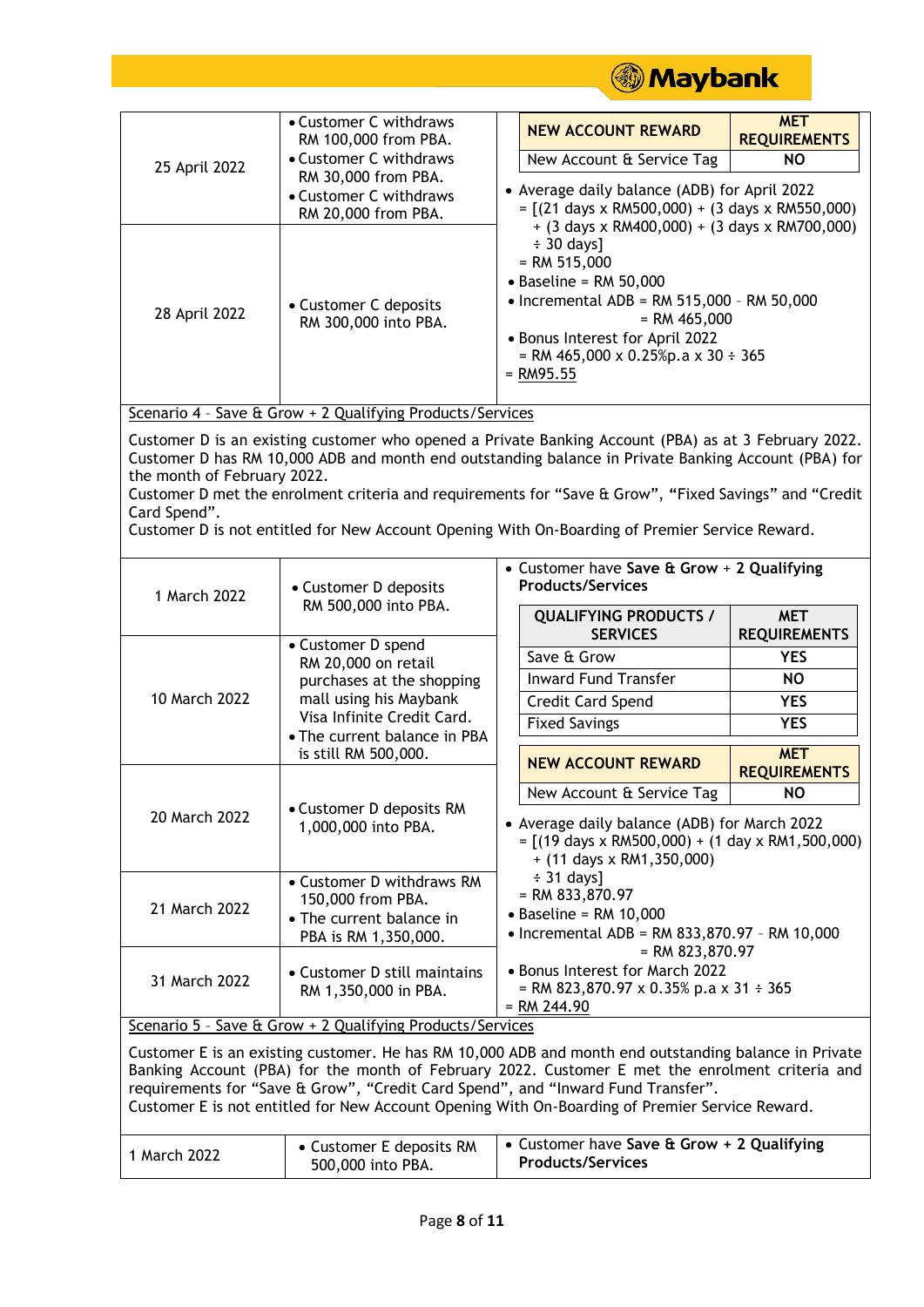

| 10 March 2022 | • Customer E used<br>Interbank Giro (IBG) of<br>RM 10,000 inward<br>transfer to his PBA.<br>• Current balance in PBA is<br>RM 510,000.<br>• Customer E spends RM<br>10,000 on retail<br>purchases at the<br>shopping mall using his<br>Maybank Visa Infinite<br>Credit Card. | <b>QUALIFYING PRODUCTS /</b><br><b>MET</b><br><b>REQUIREMENTS</b><br><b>SERVICES</b>                                                                                                                                                                             |  |  |
|---------------|------------------------------------------------------------------------------------------------------------------------------------------------------------------------------------------------------------------------------------------------------------------------------|------------------------------------------------------------------------------------------------------------------------------------------------------------------------------------------------------------------------------------------------------------------|--|--|
|               |                                                                                                                                                                                                                                                                              | Save & Grow<br><b>YES</b>                                                                                                                                                                                                                                        |  |  |
|               |                                                                                                                                                                                                                                                                              | <b>Inward Fund Transfer</b><br><b>YES</b>                                                                                                                                                                                                                        |  |  |
|               |                                                                                                                                                                                                                                                                              | Credit Card Spend<br><b>YES</b>                                                                                                                                                                                                                                  |  |  |
| 22 March 2022 |                                                                                                                                                                                                                                                                              | <b>NO</b><br><b>Fixed Savings</b>                                                                                                                                                                                                                                |  |  |
|               |                                                                                                                                                                                                                                                                              | <b>MET</b><br><b>NEW ACCOUNT REWARD</b><br><b>REQUIREMENTS</b>                                                                                                                                                                                                   |  |  |
|               |                                                                                                                                                                                                                                                                              | New Account & Service Tag<br>NO.                                                                                                                                                                                                                                 |  |  |
| 25 March 2022 | • Customer E spends RM<br>5,000 on retail purchases<br>at the mobile store using<br>his Maybank Visa Infinite<br>Credit Card.                                                                                                                                                | • Maximum of Save $\hat{a}$ Grow + 2 qualifying products<br>/ services.<br>• Average daily balance (ADB) for March 2022<br>$=[(9 \text{ days} \times \text{RM500},000) + (18 \text{ days} \times \text{RM510},000)]$<br>$+$ (4 days x RM610,000) $\div$ 31 days] |  |  |
| 28 March 2022 | • Customer E used<br>Interbank Giro (IBG) of<br>RM 100,000 inward<br>transfer to his PBA.<br>• Current balance in PBA is<br>RM 610,000.                                                                                                                                      | $=$ RM 520,000<br>$\bullet$ Baseline = RM 10,000<br>$\bullet$ Incremental ADB = RM 520,000 - RM 10,000<br>$= RM 510,000$<br>• Bonus Interest for March 2022<br>= RM 510,000 x 0.35%p.a x 31 ÷ 365<br>$= RM151.60$                                                |  |  |

4.2 Treatment of Eligible Customers with Multiple Accounts of Same Product :

- a) Bonus Interest will be paid to the Account with the highest monthly Incremental ADB.
- b) If there is a tie in the monthly Incremental ADB amount amongst 2 or more accounts held by a single Eligible Customer, Bonus Interest will be rewarded to the latest Account opened.
- 4.3 Eligible Customer with Islamic \*Private Banking Account-i (PBA-i) and Conventional Private Banking Account (PBA) :
	- a) For both accounts to qualify for criteria "Save & Grow", both accounts need to have the respective Incremental ADB Growth.
	- b) For both accounts to qualify for product "Credit Card Spend", both accounts must have credit card spend of RM 12,000 each (Total of RM 24,000).
	- c) In the scenario if the qualifying product "Credit Card Spend" met the requirements for only one (1) account (PBA/PBA-i), the account with the highest Incremental ADB will be qualified. The account with the lower Incremental ADB would not be qualified for "Credit Card Spend".
	- d) For both accounts to qualify for service "Inward Fund Transfer", both accounts must have cumulative Inward Fund Transfer of RM 20,000 and above each for the month, i.e. Inward Telegraphic Transfer (TT), Inward Interbank GIRO (IBG), Inward Real Time Electronic Transfer of Funds and Securities (RENTAS) and Inward Instant Interbank Fund Transfer (IBFT).
	- e) For both accounts to qualify for "Fixed Savings", both accounts must have met the minimum balance outstanding of RM 250,000 and only a maximum of 2 Withdrawals per month for the respective accounts.
	- f) For both accounts to qualify for service **"**New Account Opening With On-Boarding of Premier Service", both must be new accounts and tag with service tag 'Premier' respectively.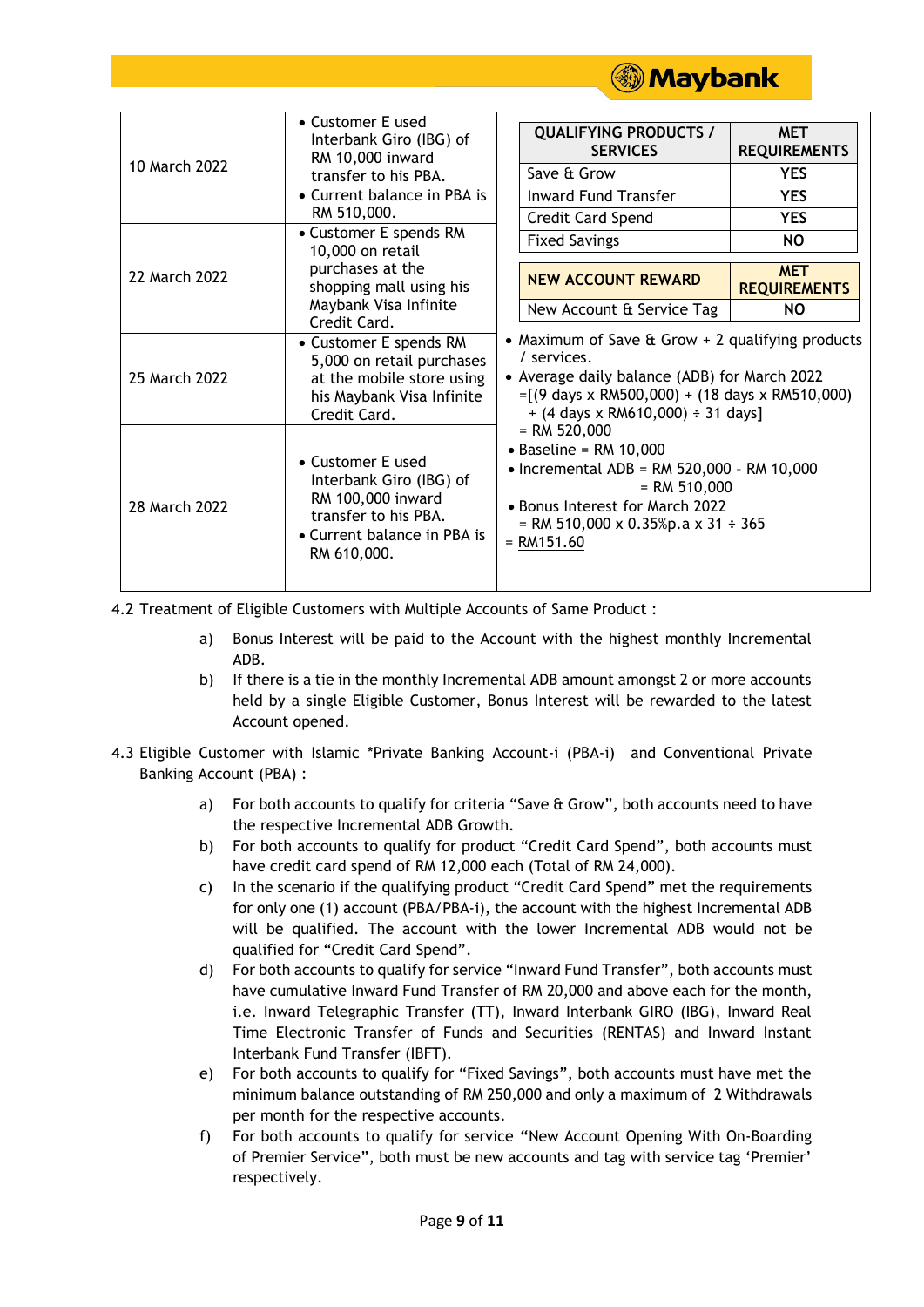

*\*Private Banking Account-i is not protected by PIDM.*

4.4 For conversion from ^Premier 1 Account to Private Banking Account, the baseline is the existing baseline. For conversion from <sup>^^</sup>Personal Current Account to Private Banking Account, baseline will be zero.

*^Premier 1 Account is protected by PIDM up to RM250,000 for each depositor. ^^Personal Current Account is protected by PIDM up to RM250,000 for each depositor.*

- 4.5 After the Campaign Period, there shall not be Bonus Interest awarded to the Account and Prevailing Interest rates shall apply.
- 4.6 Eligible Customers may be eligible for the Bonus Interest in one of the calendar months, but may not be eligible for Bonus Interest in the following month due to non-fulfilment of any of the eligibility criteria.

#### 5 General Terms and Conditions

- 5.1 Maybank shall not be responsible or held liable in respect of technical failures of any kind whatsoever, intervention, interruptions, and/or electronic or human errors in the administration and/or processing of the transaction performed via the MAE app, M2U app, Maybank2u Biz, Maybank2u, or Maybank2e provided the same is not caused by Maybank.
- 5.2 Maybank reserves the right to withdraw, cancel, suspend, extend or terminate this Campaign earlier in whole or in part and reserves the right to modify any of the terms and conditions contained herein, from time to time by giving at least minimum of twenty one (21) days prior notice thereof, the notice of which shall be posted through the Maybank2u website at www.maybank2u.com.my or through any other channel or channels determined by Maybank. It shall be the responsibility of the Eligible Customers to be informed of or otherwise seek out any such notice validly posted.
- 5.3 By participating in this Campaign, Eligible Customers agree to access the Maybank2u website at www.maybank2u.com.my on a regular basis to view the terms and conditions herein and seek clarification from Maybank should any of the Terms & Conditions be not fully understood.
- 5.4 By participating in this Campaign, Eligible Customers agree to be bound by the Terms and Conditions herein and agree and consent to allow his/her personal data being collected, processed and used by Maybank in accordance with the Maybank Privacy Statement, which may be viewed on www.maybank2u.com.my ("Maybank's Privacy Statement") and the PDPA Form for Individual Customers.

In addition and without prejudice to the terms in the Maybank's Privacy Statement and the PDPA Form for Individual Customers, Eligible Customers agree and consent to his/her personal data or information being collected, processed and used by Maybank for:

- a) the purposes of the Campaign; and
- b) marketing and promotional activities conducted by Maybank, including but not limited to any form of advertising or publicity media and materials such as audio and/or visual recordings published through newspapers, television networks, radio stations or online and digital media and on the Internet. Marketing and promotion activities include without limitation the use and/or publication of any details provided in and/or in connection to the entries, interviews material as well responses and related photographs. In this regard, Eligible Customers agree to co-operate and participate in all advertising and publicity activities of Maybank in relation to the Campaign.
- 5.5 Maybank and its officers, servants, employees, representatives and/or agents (including without limitation, any third party service providers engaged by Maybank for the purposes of this Campaign) shall not be liable to Eligible Customers in this Campaign or customers for any direct, indirect, special or consequential loss or damage (including but not limited to, loss of income, profits or goodwill) arising from or in connection with this Campaign unless caused by the any gross negligence or omission by Maybank.
- 5.6 Maybank shall not be responsible and / or liable for any losses suffered by Eligible Customers resulting directly or indirectly from the Eligible Customers' participation in this Campaign or